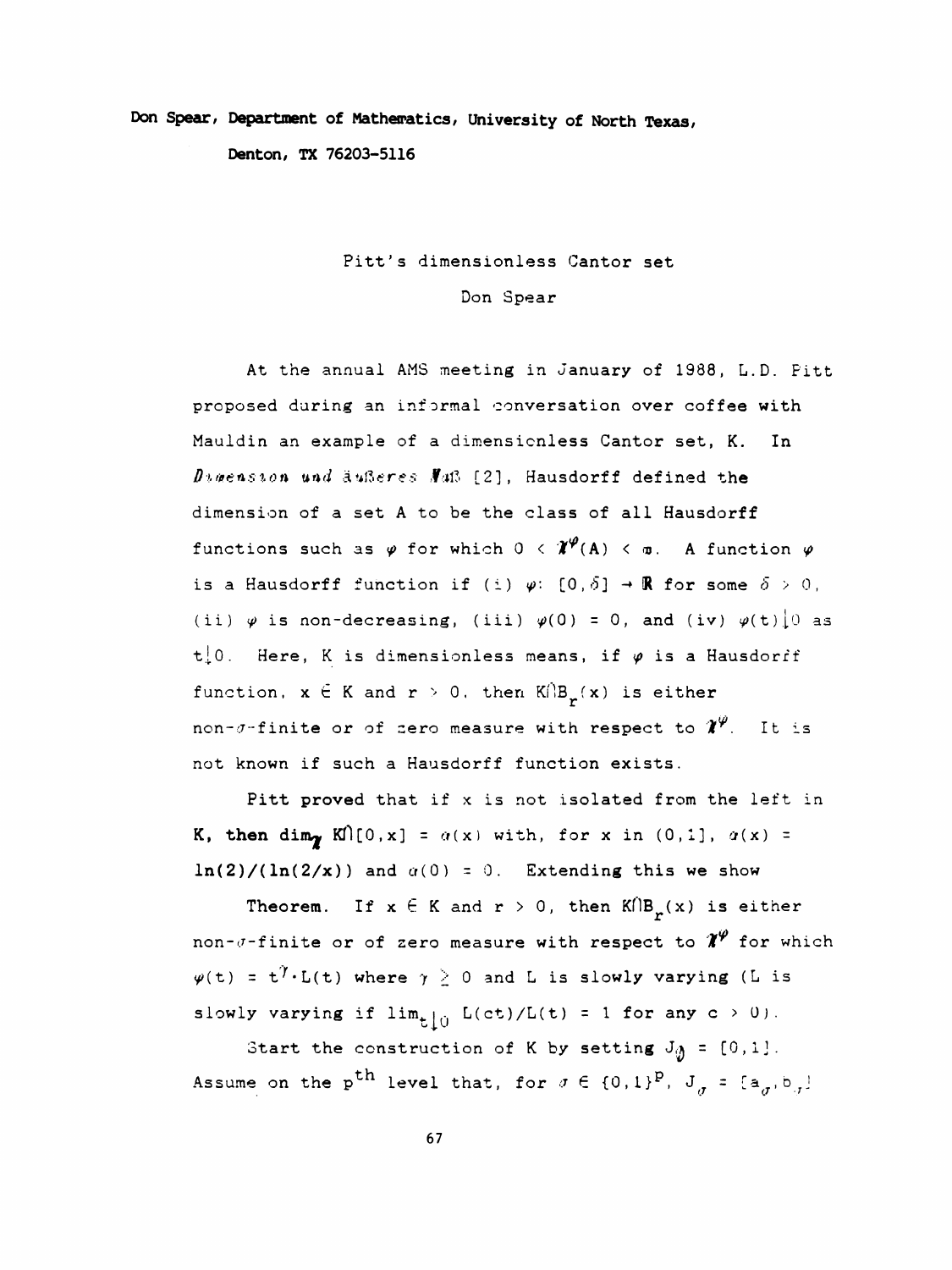has been constructed with midpoint  $m_{\sigma}$  and length  $l_{\sigma}$ . For  $\sigma$ a finite sequence and  $r$  any sequence, let  $\sigma * r$  denote the concatenation of  $\sigma$  and  $\tau$ . Remove the open interval  $(m_{\sigma} - l_{\sigma} (1-m_{\sigma})/2, m_{\sigma} + l_{\sigma} (1-m_{\sigma})/2)$  from  $J_{\sigma}$ . Denote by  $J_{\sigma*0}$  and  $J_{\tau\star}$ , respectively, the left and right intervals that ■J \*\*\* -i. the left and right int<br>  $\sigma$ <br>  $\begin{bmatrix} 0 & 0 & \cdots & 0 \\ 0 & 0 & 0 & \cdots & 0 \end{bmatrix}$ a finite sequence and  $r$  any sequence, let  $\sigma* r$  denote the<br>concatenation of  $\sigma$  and  $r$ . Remove the open interval<br> $(\pi_{\sigma}^{-1}g(1-\pi_{\sigma})/2, \pi_{\sigma}^{-1}f_g(1-\pi_{\sigma})/2)$  from  $J_{\sigma}$ . Denote by  $J_{\sigma*0}$  and<br> $J_{\sigma*1}$ , respecti

 $n=0$  p=1  $\sigma \in \{0, 1\}^{\mathbf{p}}$  $K_{th}$ . To prove our theorem, we use three lemmas.

Lemma 1. For  $\theta \in \{0,1\}^{\mathbf{p}}$ , lower and upper bounds of the Hausdorff dimension are

$$
\frac{\lim_{j \to \infty} \frac{\log 2^{p-j}}{-\log s_{\theta}(j)}}{\log s_{\theta}(j)} \leq \dim_{\mathcal{U}} K_{\theta} \leq \frac{\lim_{j \to \infty} \frac{\log 2^{p-j}}{-\log u_{\theta}(j)}}{-\log u_{\theta}(j)}
$$
\nwhere, for  $i \geq p$ ,  $u_{\theta}(i) = \max\{i_{\zeta}: \zeta \in \{0,1\}^{i}, J_{\zeta} \subseteq J_{\theta}\}$  and  $s_{\theta}(i) = \min\{i_{\zeta}: \zeta \in \{0,1\}^{i}, J_{\zeta} \subseteq J_{\theta}\}.$ 

Lemma 2. Suppose  $\theta$  is an element of  $\left\{ 0,1\right\} ^{\mathbf{P}}$ . If  $\mathbf{b}_{\boldsymbol{\theta}}$  < z, then  $\chi^{q(z)}(K_{\rho}) = 0$  and, if  $z < b_{\rho}$ , then  $\chi^{q(z)}(K_{\rho}) = \infty$ .

Suppose that  $\varphi$  is a Hausdorff function and  $0 \leq x < y \leq$  1. Assume y is a limit point of K from the left. There are three cases to consider.

(a) For any 
$$
0 \le \beta \le a(y)
$$
,  $\underline{\lim}_{t \downarrow 0} t^{\beta} \varphi(t)^{-1} > 0$ .

(b) For some 
$$
0 \le \gamma \le a(y)
$$
,  $\lim_{t \downarrow 0} t^{\gamma} \varphi(t)^{-1} = 0$ .

(c) For any 
$$
0 < \gamma < a(y)
$$
,  $\overline{\lim}_{t \downarrow 0} t^{\gamma} \varphi(t)^{-1} > 0$   
and  
for some  $0 < \beta < a(y)$ ,  $\underline{\lim}_{t \downarrow 0} t^{\beta} \varphi(t)^{-1} = 0$ .